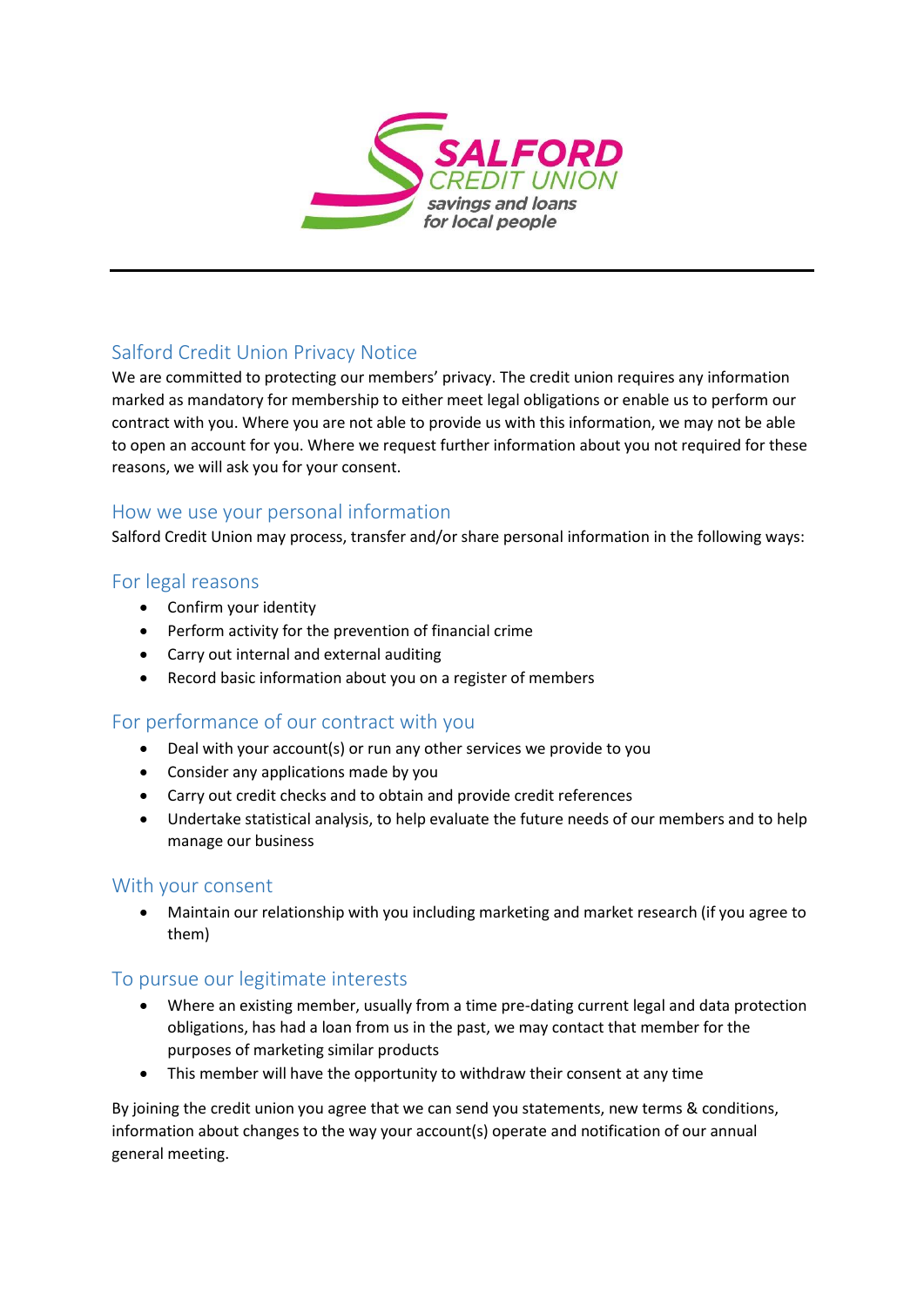# Sharing your personal information

We will disclose information outside the credit union only:

- To third parties to help us confirm your identity to comply with money laundering legislation
- To credit reference agencies and debt recovery agents who may check the information against other databases – private and public – to which they have access to
- To any authorities if compelled to do so by law (e.g. to HM Revenue & Customs to fulfil tax compliance obligations)
- To fraud prevention agencies to help prevent crime or where we suspect fraud
- To any persons, including, but not limited to, insurers or housing associations, who provide a service or benefits to you or for us in connection with your account(s)
- To our suppliers in order for them to provide services to us and/or to you on our behalf
- To anyone in connection with a reorganisation or merger of the credit union's business
- Other parties for marketing purposes (if you agree to this)

## Where we send your information

Countries in the European Economic Area have rigorous data protection laws. There are many countries around the world that do not have the same quality of legal protection when it comes to your personal information.

Salford Credit Union sends information to the United States to use the services of MailChimp, a bulk email provider. MailChimp is signed up to the EU-U.S. Privacy Shield Framework, a data sharing agreement recognised in the European Economic Area as providing adequate legal protection for personal data transfers to and from the US. This arrangement meets the requirements of new data protection regulations.

## Retaining your information

The credit union will need to hold your information for various lengths of time depending on what we use your data for. In many cases we will hold this information for a period of time after you have left the credit union.

To read our policy for retaining members data please see: website or contact us at: 0161 686 5880

## Credit rating agencies

In order to process credit applications you make we will supply your personal information to credit reference agencies (CRAs) and they will give us information about you, such as about your financial history. We do this to assess creditworthiness and product suitability, check your identity, manage your account, trace and recover debts and prevent criminal activity.

We will also continue to exchange information about you with CRAs on an ongoing basis, including about your settled accounts and any debts not fully repaid on time. CRAs will share your information with other organisations. Your data will also be linked to the data of your spouse, any joint applicants or other financial associates. This may affect your ability to get credit.

The identities of the CRAs, and the ways in which they use and share personal information, are explained in more detail on:

- Our website at website CRAIN
- TransUnion at website CRAIN
- Equifax at website CRAIN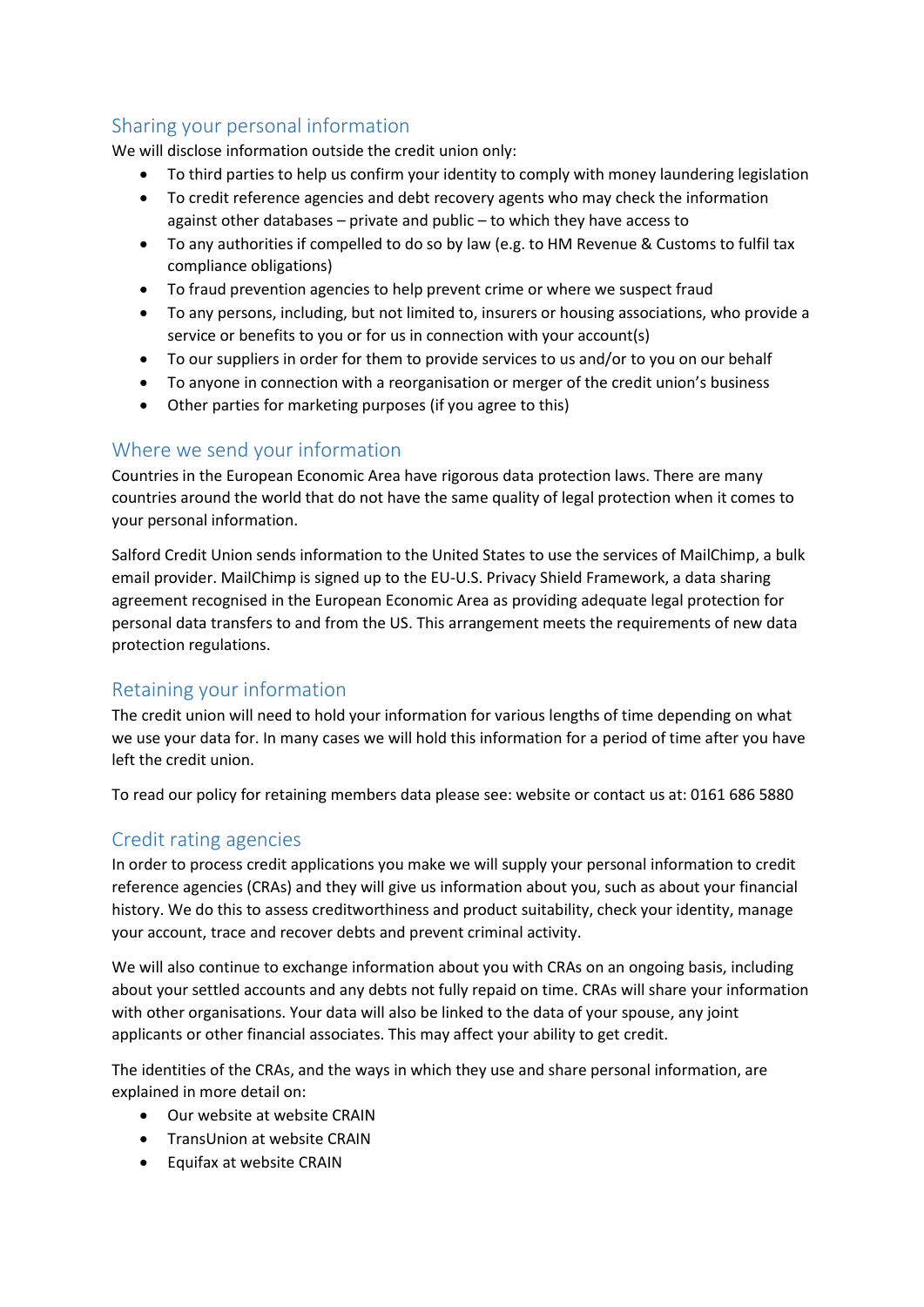- Experian at website CRAIN
- Perfect Data Solutions at website CRAIN

#### Your Rights

Your rights under data protection regulations are:

- a) The right to be informed
- b) The right to access
- c) The right of rectification
- d) The right to erasure
- e) The right to restrict processing
- f) The right to data portability
- g) The right to object to data processing
- h) Rights related to automated decision-making and profiling
- i) The right to withdraw consent
- j) The right to complain to the Information Commissioner's Office (ICO)

## Your rights explained

#### The right to be informed

You have the right to know how we use and collect your personal information. That is the purpose of this Privacy Notice.

## The right to access

You have the right to access your personal data and details of the purposes of the processing, the categories of personal data concerned and the recipients of the personal data. Providing the rights and freedoms of others are not affected, we will supply to you a copy of your personal data.

## The right to rectification

You have the right to have any inaccurate personal data about you corrected and, taking into account the purposes of the processing, to have any incomplete personal data about you completed.

#### The right to erasure

In some circumstances you have the right to the erasure of your personal data without undue delay. Those circumstances include:

- The personal data is no longer needed for the purpose it was originally processed
- You withdraw consent you previously provided to process the information
- You object to the processing under certain rules of data protection law
- The processing is for marketing purposes
- The personal data was unlawfully processed

However, you may not erase this data where we need it to meet a legal obligation or where it is necessary for the establishment, exercise or defence of legal claims.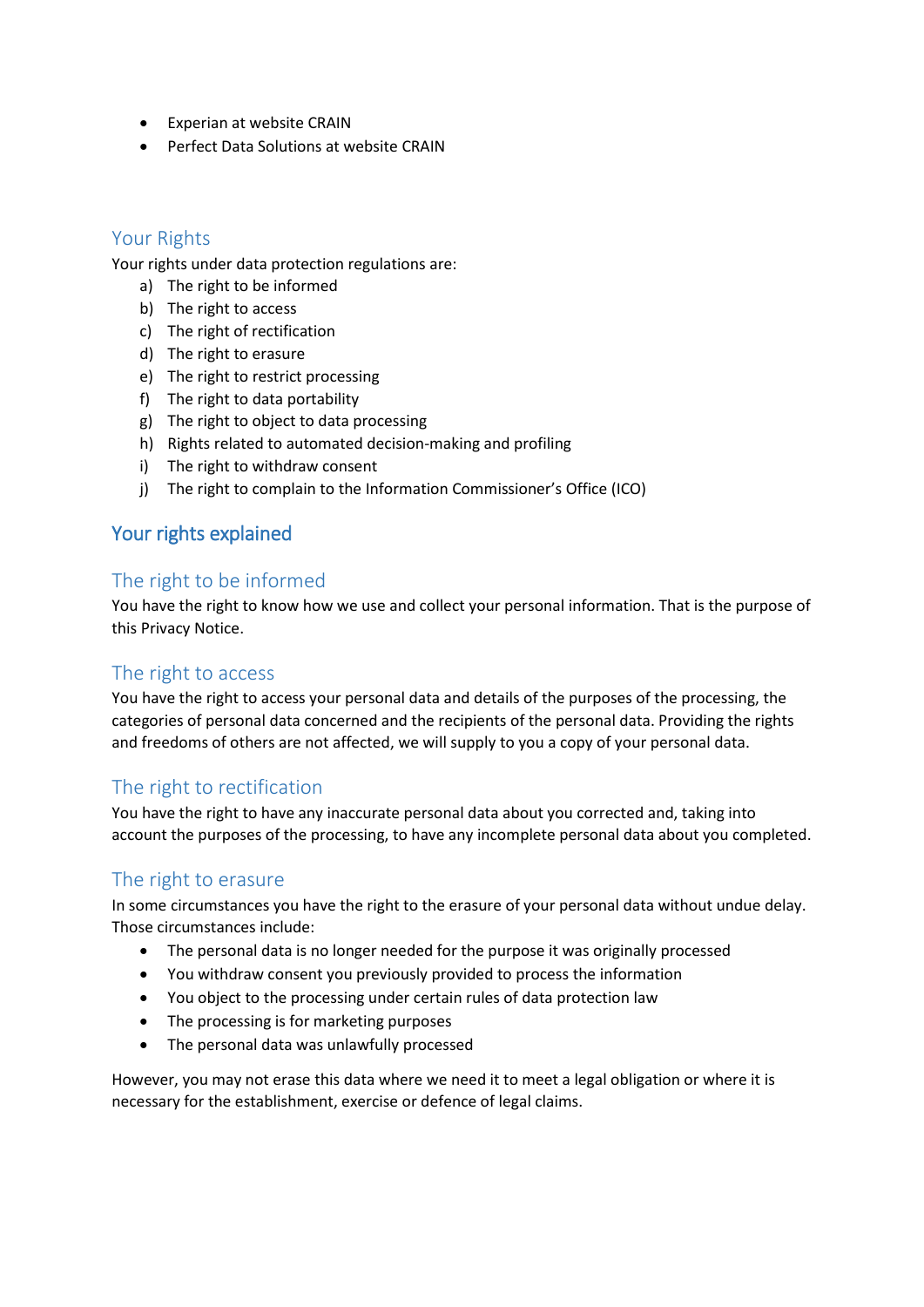# The right to restrict processing

In some circumstances you have the right to restrict the processing of your personal data. Those circumstances are:

- You contest the accuracy of the personal data
- Processing is unlawful but you oppose erasure
- We no longer need the personal data for the purposes of our processing, but you require personal data for the establishment, exercise or defence of legal claims
- You have objected to processing, pending the verification of that objection. Where processing has been restricted on this basis, we may continue to store your personal data

We will only otherwise process it:

- With your consent
- For the establishment, exercise or defence of legal claims
- For the protection of the rights of another natural or legal person

## The right to object to processing

You have the right to object to our processing of your personal data on grounds relating to your particular situation, but only to the extent that the legal basis for the processing is that the data is necessary for the purposes of the legitimate interests pursued by us or by a third party.

If you make such an objection, we will cease to process the personal information unless we can demonstrate compelling legitimate grounds for the processing which override your interests, rights and freedoms, or the processing is for the establishment, exercise or defence of legal claims.

You have the right to object to our processing of your personal data for direct marketing purposes (including profiling for direct marketing purposes). If you make such an objection, we will cease to process your personal data for this purpose.

## The right to data portability

To the extent that the legal basis for our processing of your personal data is:

- a) Consent; or
- b) The processing is necessary for the performance of our contract with you

You have the right to receive your personal data from us in a commonly used and machine-readable format or instruct us to send this data to another organisation. This right does not apply where it would adversely affect the rights and freedoms of others.

#### Rights related to automatic processing

Where a decision is reached through the use of automatic processes (for example, an automated loan decision) you would have the right to have the decision reviewed by a member of staff, express your point of view, and obtain an explanation of the decision and challenge it.

## Right to withdraw consent

To the extent that the legal basis for our processing of your personal information is your consent, you have the right to withdraw that consent at any time. Withdrawal will not affect the lawfulness of processing before the withdrawal.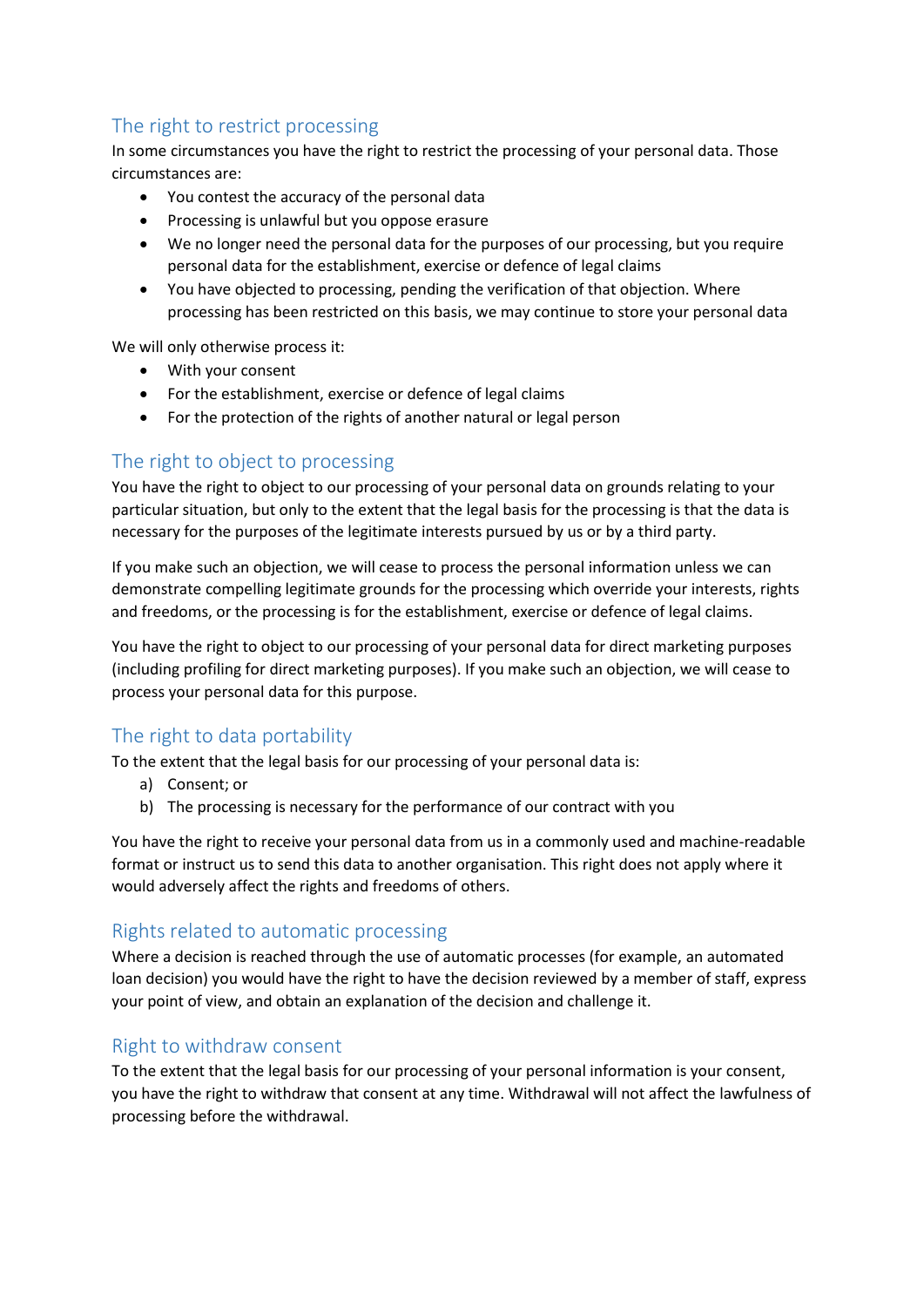## Open Banking

This section of our Privacy Policy relates to Open Banking and should be read in conjunction with the other clauses in our Privacy Policy. In the event of conflict with any other clauses, this clause shall prevail.

## What is Open Banking?

Open Banking is the secure way of providing access to your bank or building society account to providers who are registered for this purpose.

Registered providers and participating banks and building societies are listed under the Open Banking Directory.

Open Banking was set up by the UK Government to encourage more competition and innovation in the financial services sector.

As a forward thinking lender, we support the use of Open Banking as it allows us to process loan applications efficiently, securely and in our consumer's best interests.

By permitting access to your bank or building society account information we are able to make a better lending decision as we shall be able to verify your income, outgoings and other matters in order to assess what loan terms would be suitable for you based upon what you can reasonably afford to repay.

Further information about Open Banking is available from www.openbanking.org.uk.

# How will my personal data be shared and used for the purposes of Open Banking?

By proceeding with your loan application via our website you expressly consent to us sharing your personal, contact and loan application details ("the Shared Personal Data") with our registered Open Banking partner, Perfect Data Solutions Limited ("PDS") who are also a credit reference agency. During your loan application we shall safely and securely direct you to PDS's secure portal ("the Portal") for the purposes of granting PDS access to your bank or building society account information ("Transaction Information"). As soon as your Transaction Information is received it shall be reported back to us in the form of a completed search in order that we may continue to process your loan application ("the Permitted Purpose").

Further information about PDS including their registered provider and regulatory status is available from www.lendingmetrics.com.

#### Is Open Banking Secure?

PDS are registered under the Open Banking Directory as an account information service provider and are also regulated by the Financial Conduct Authority as a payment services firm under number 802599. Any data you submit via the Portal will be encrypted and its usage tracked as part of set Open Banking data security standards.

We are responsible for the secure transmission of any Shared Personal Data to PDS, for safely directing you to the Portal and for the safe receipt and usage of your Transaction Information.

You will not be required to share your banking password or log in details with either us or PDS. Once you have given your explicit consent to share your bank account information on the Portal you will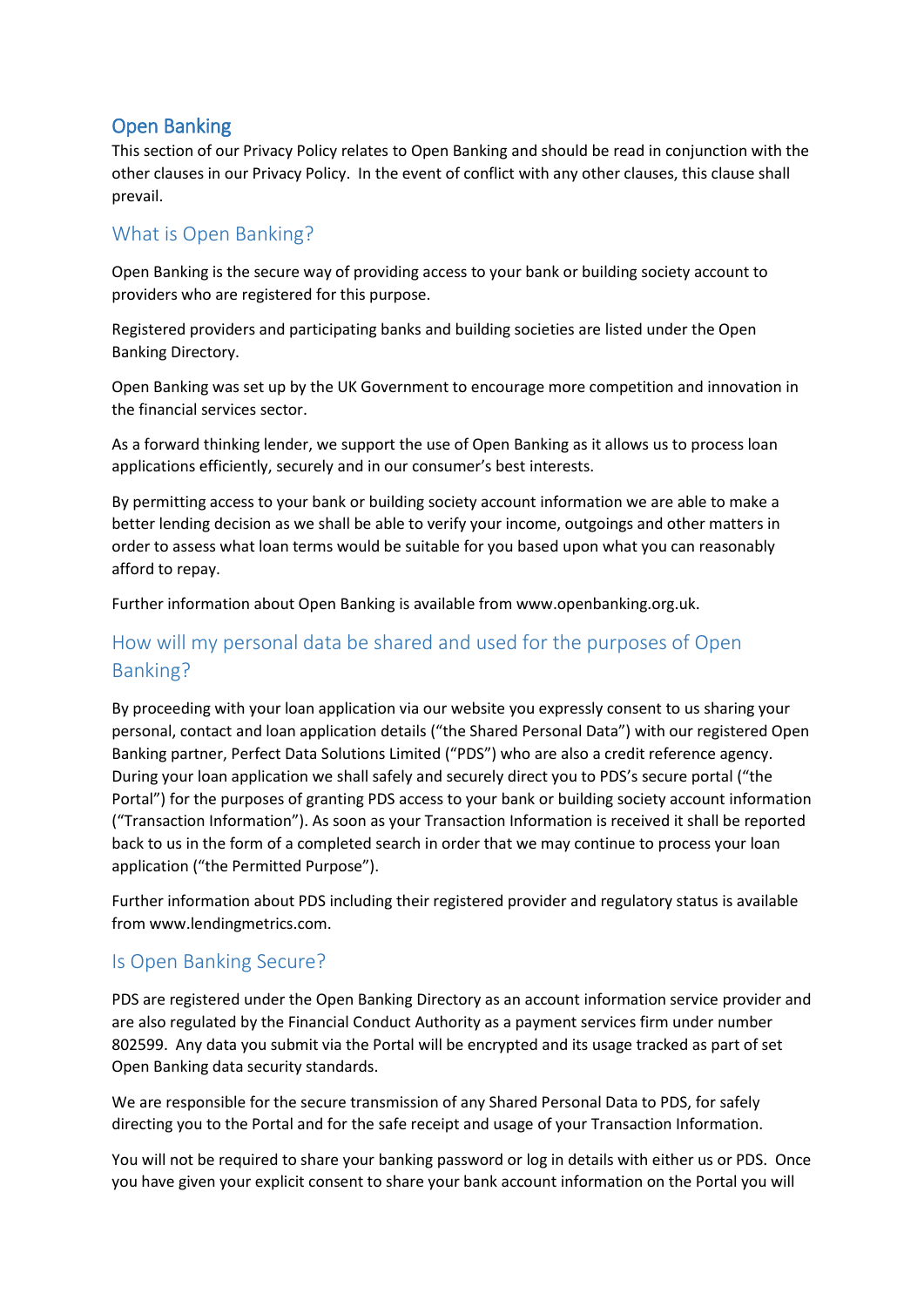be directed to your own bank or building society's login page where you will enter in your own login details directly.

Save as set out above or elsewhere in this Privacy Policy, we are not responsible for your direct data transmissions with PDS or with your own bank or building society.

## How will my Shared Personal Data and Transaction Information be used?

PDS shall, subject to their own terms and conditions and privacy policy, and, if your bank or building society is registered to provide access under the Open Banking Directory, obtain your Transaction Information and submit this back to us for the Permitted Purpose. By way of example, the Transaction Information that we shall receive is likely to include information relating to your income, outgoings and credit worthiness.

PDS shall be entitled to re-access your Transaction Information for up to 90 days from the date of your original search result in order to refresh the search results, obtain a snapshot of your data or gather additional data.

PDS shall hold the Shared Personal Data and the Transaction Information they receive and retain according to their own terms and conditions and privacy policy, available on the Portal, which you will be required to read and consent to once directed their via our website.

As PDS are also a credit reference agency they may also share and keep a record of your Shared Personal Data and Transaction Information.

## Will you use my Transaction Information data for any other purpose?

The Transaction Information we receive about you will only be used for the Permitted Purpose. We do not sell or share Transaction Information with any third party.

Save as set out above the information contained in the rest of this Privacy Policy deals with how we collate, use, transfer, store, delete and other terms applicable to your personal data including Shared Personal Data and Transaction Information.

## Do I have to provide you with my consent to proceed?

We will only request consent to view your Transaction Data where it is necessary for determining your eligibility for a loan with us. You are under no obligation to provide us with consent via Open Banking, but we will still require sight of your Transaction Data through other means (ie, printed paper statements) which will be stored, used and processed in accordance with this policy. Failure to provide the requested information may lead to your loan being refused.

Where your bank or building society have already permitted access to your Transaction Information you shall need to contact them directly in order to withdraw your consent under their particular Open Banking terms and conditions.

#### Are any of my other rights under this Privacy Policy affected?

Your individual data protection and privacy rights including the right to access, correct, delete, object, restrict, withdraw consent, request transfer and/or make a complaint, continue to apply to relevant personal data we control or process and are dealt with elsewhere in this Privacy Policy.